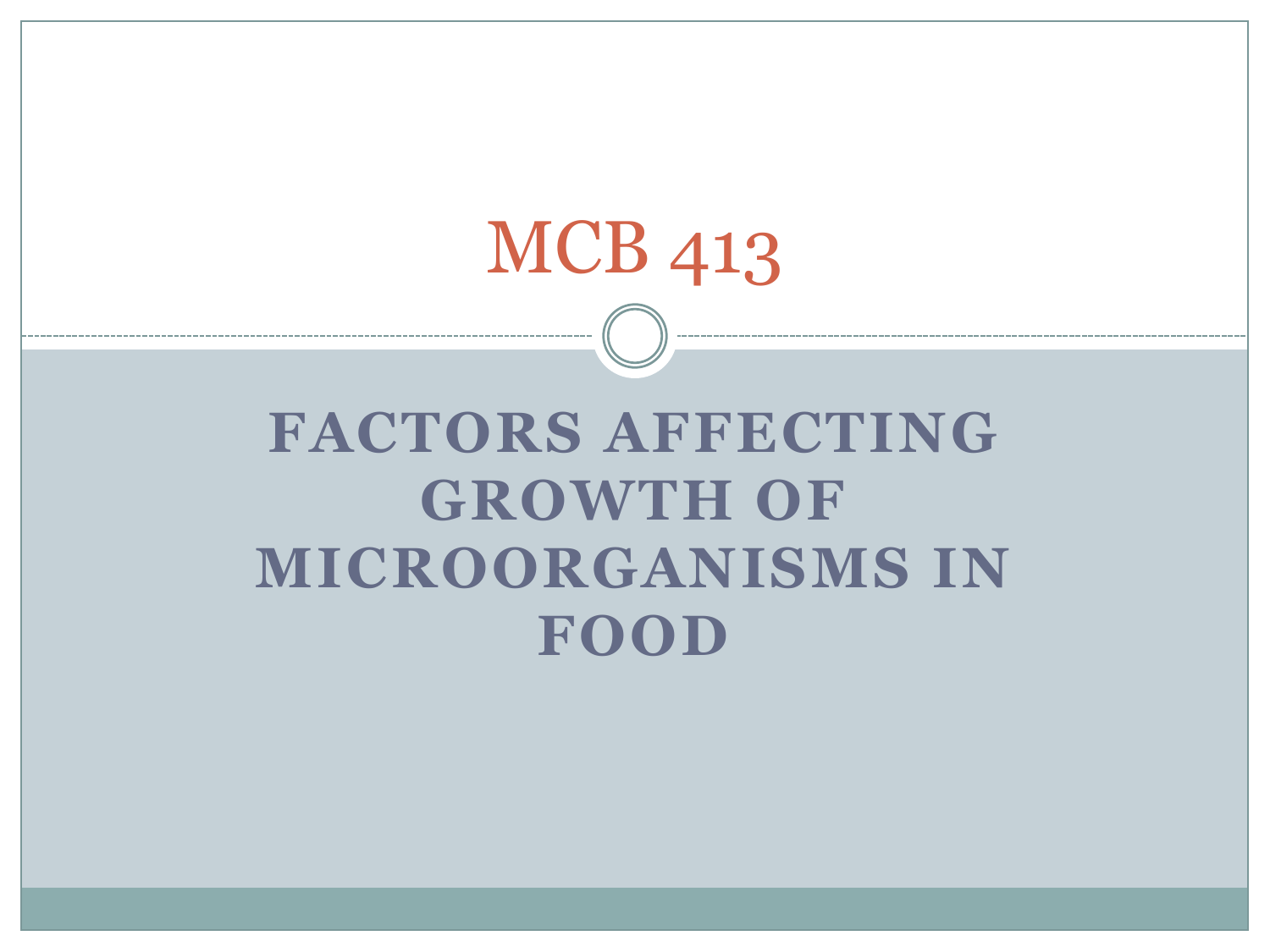#### INTRINSIC FACTORS

#### 1. pH:

- microorganisms grow best at pH values around 7.0  $(6.6 - 7.5)$
- whereas few grow below 4.0
- most of the meats and seafoods have a final pH of about
- 5.6 and above thus they are susceptible to bacteria as well as to mold and yeast spoilage.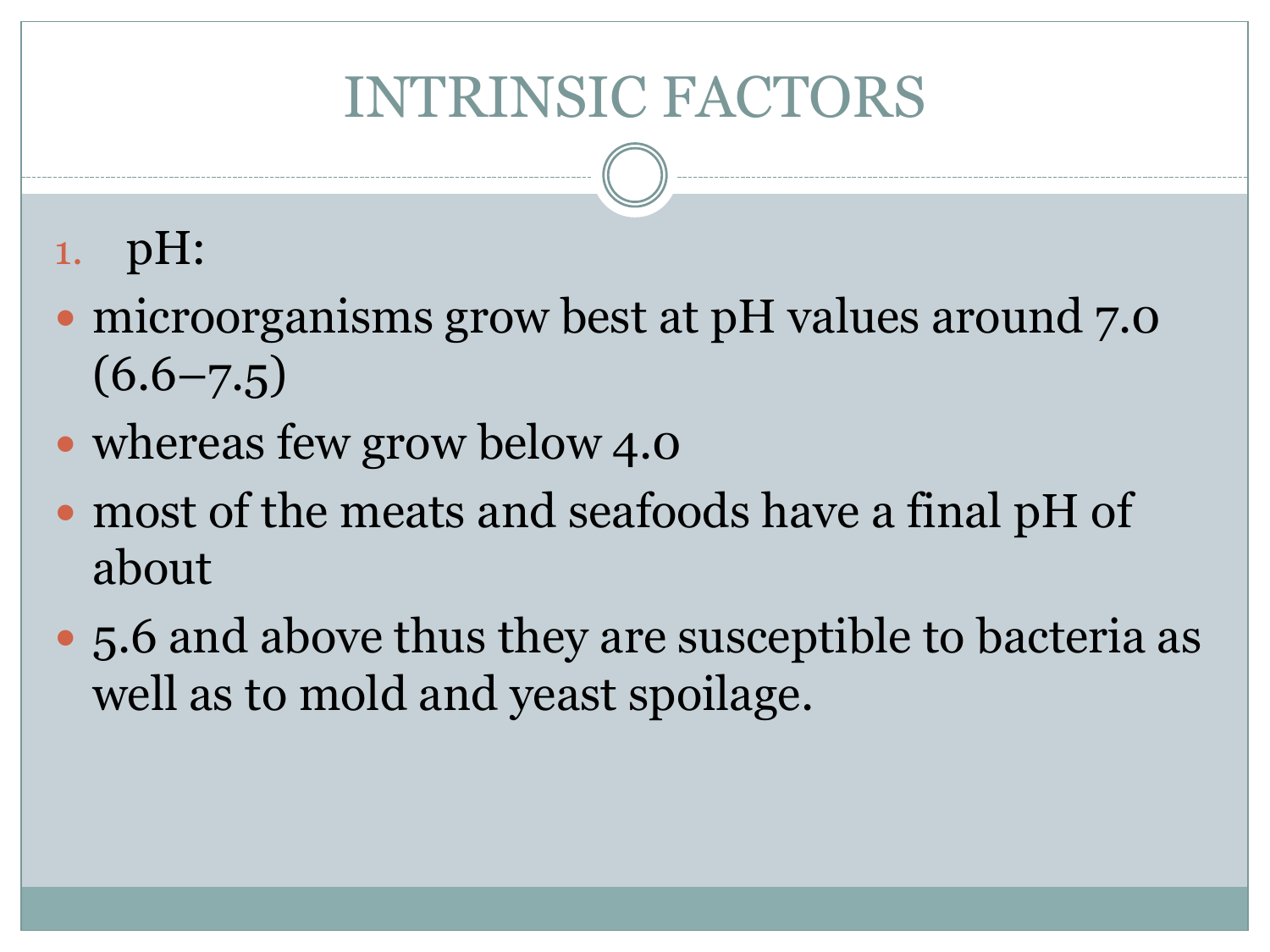- Fruits should have pH values below those required by many spoilage organisms.
- Acidic pH values are of greater use in inhibiting microorganisms.
- Alkaline values ranging from pH 12–13 are known to be destructive, at least to some bacteria.
- Use of CaOH<sub>2</sub> produces pH values in this range has been shown to be destructive to *Listeria monocytogenes* and other foodborne pathogens on some fresh foods.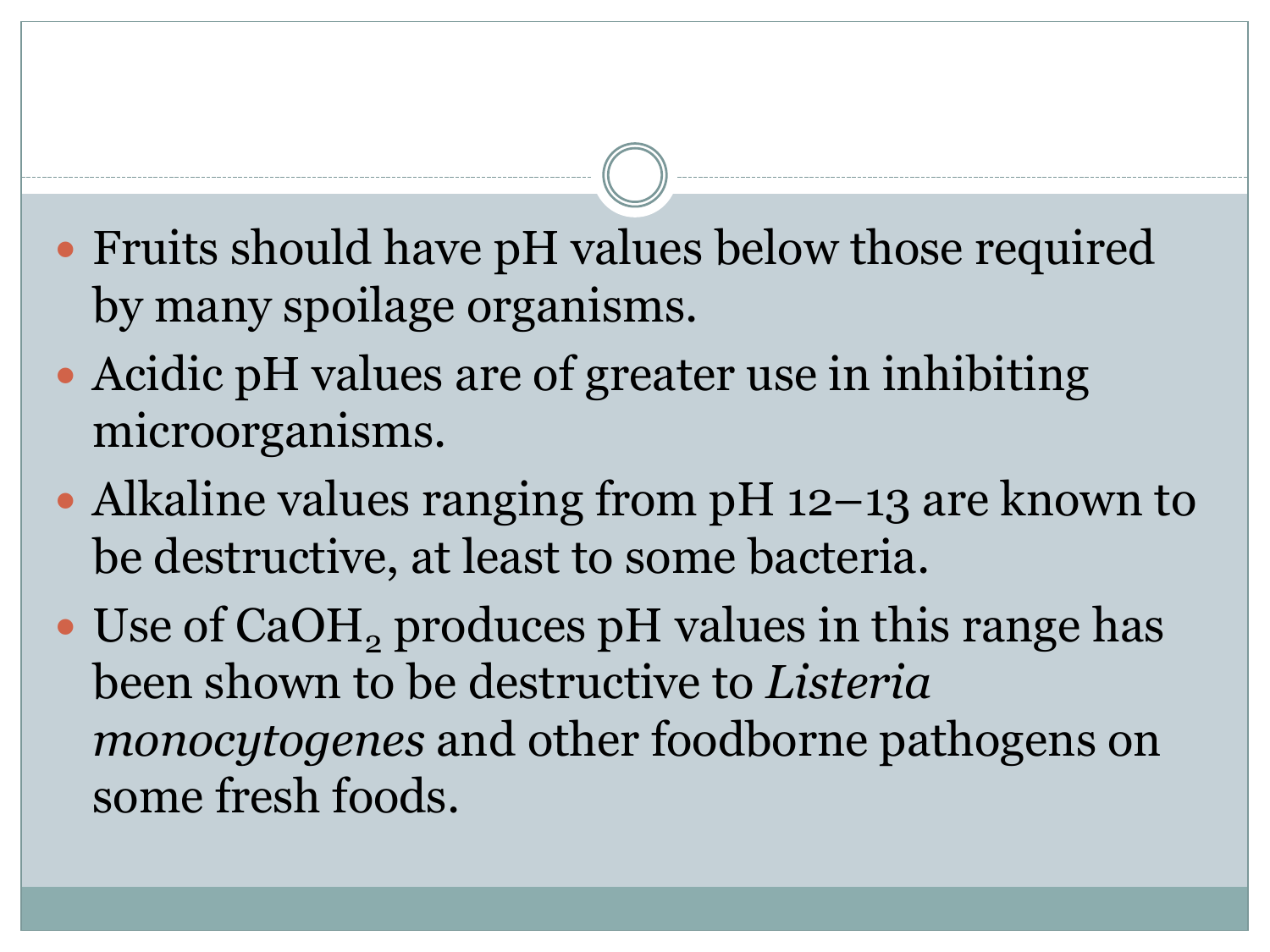- pH affects (a) the functioning of microbial enzymes and (b) the transport of nutrients into the cell.
- When microorganisms are placed in environments below or above neutrality, their ability to proliferate depends on their ability to bring the environmental pH to a more optimum value or range.
- When most microorganisms grow in acid media, their metabolic activity causes the medium or substrate becoming less acidic.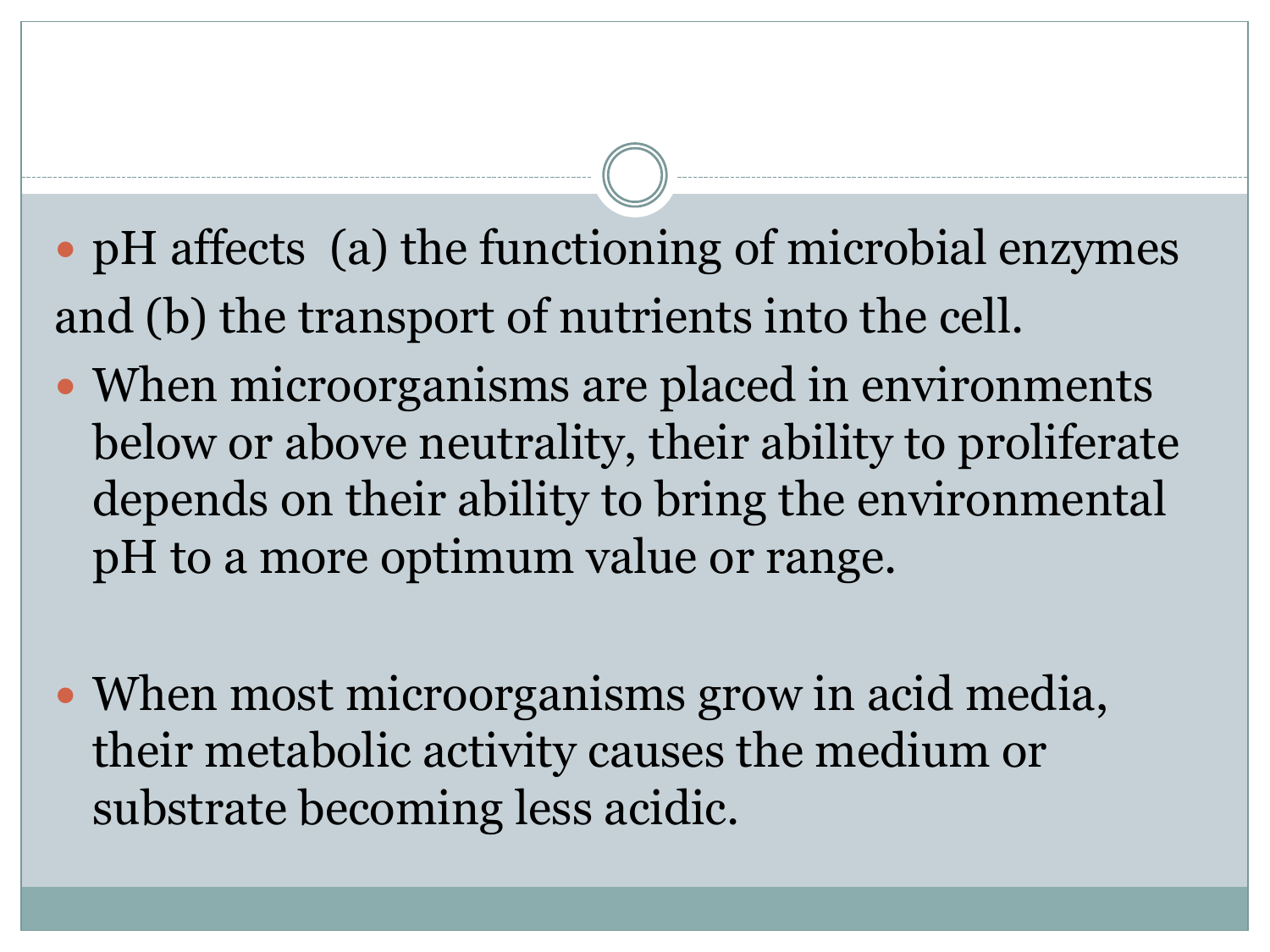- On the other hand, those that grow in high pH environments tend to effect a lowering of pH.
- Amino acid decarboxylases that have optimum activity at around pH 4.0 and almost no activity at pH 5.5.
- This enzyme cause a spontaneous adjustment of pH toward neutrality when cells are grown in the acid range.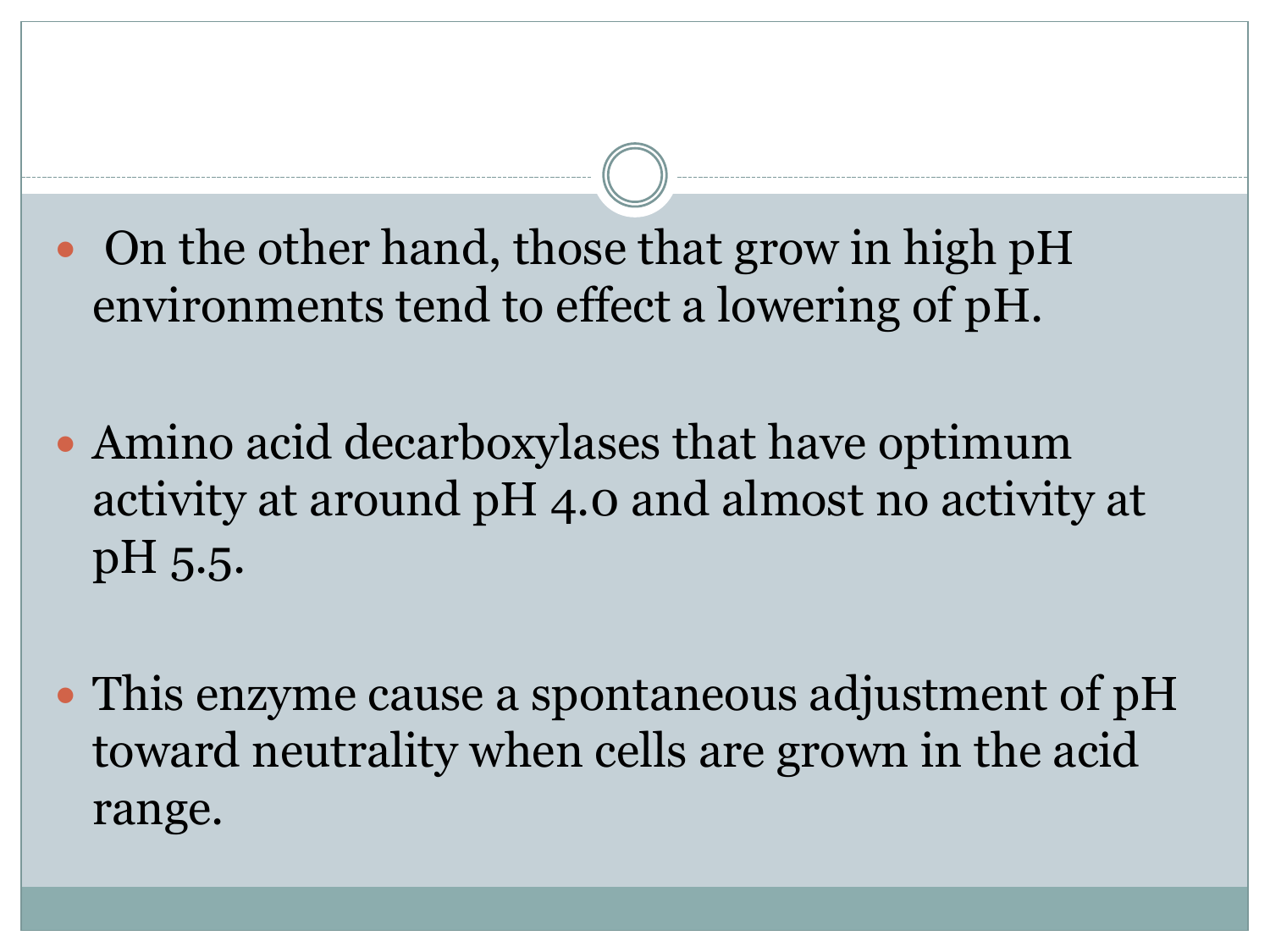- When grown in the alkaline range, a group of amino acid deaminases that have optimum activity at about pH 8.0 and cause the spontaneous adjustment of pH toward neutrality.
- *Enterobacter aerogenes* produces acetoin from pyruvic acid to raise the pH of its growth environment.
- *Clostridium acetobutylicum* raise the substrate pH by reducing butyric acid to butanol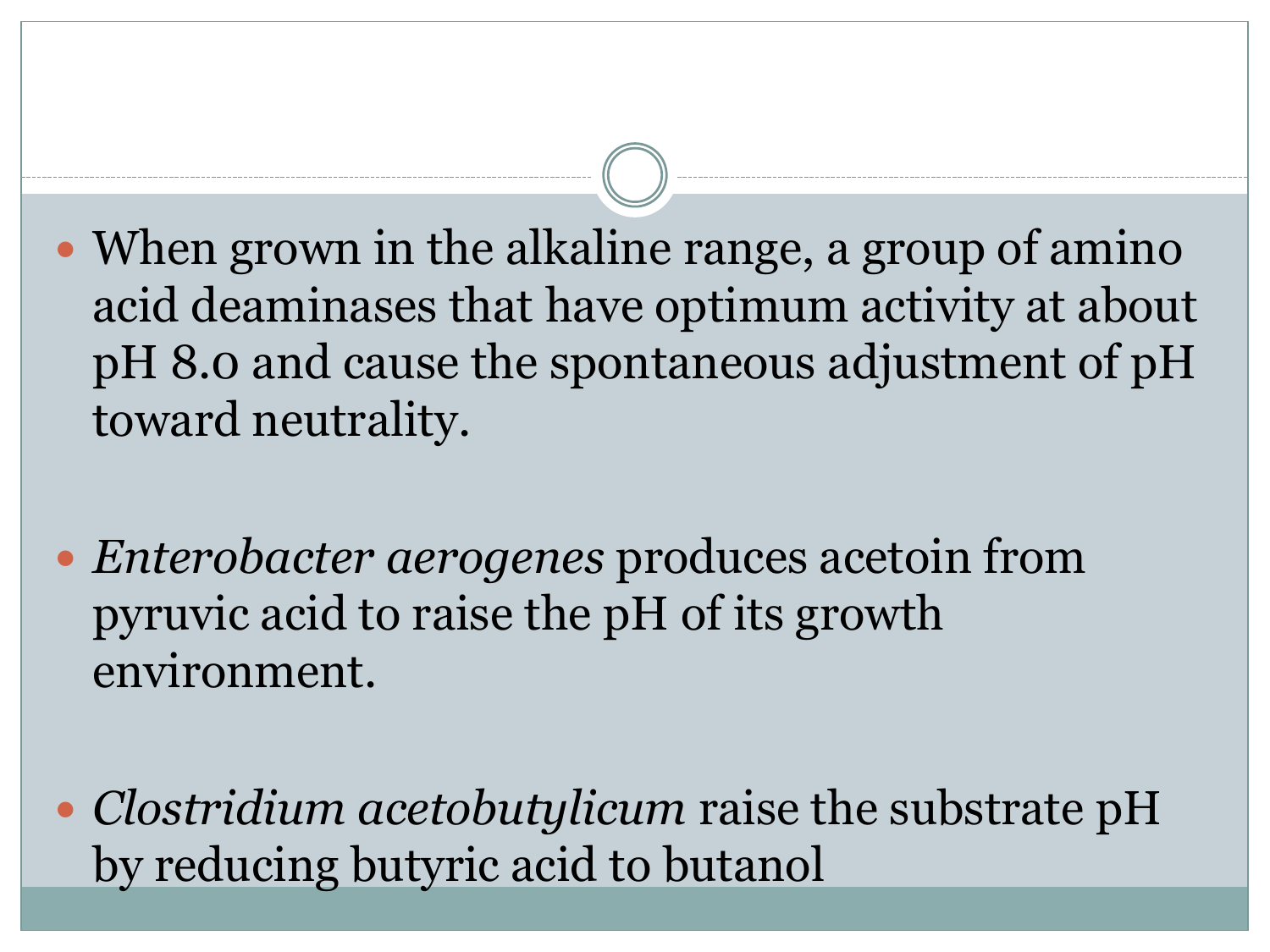## **Moisture Content**

- Foods can be preserved by drying which is a direct consequence of removal or binding of moisture, without which microorganisms do not grow.
- Water requirements of microorganisms should be described in terms of the *water activity*  $(a_{w})$  in the environment.
- Water vapor pressure of food substrate to the vapor pressure of pure water at the same temperature:

 $a_w = p/p$ 

where  $p$  is the vapor pressure of the solution and  $p<sub>o</sub>$ is the vapor pressure of the solvent (usually water).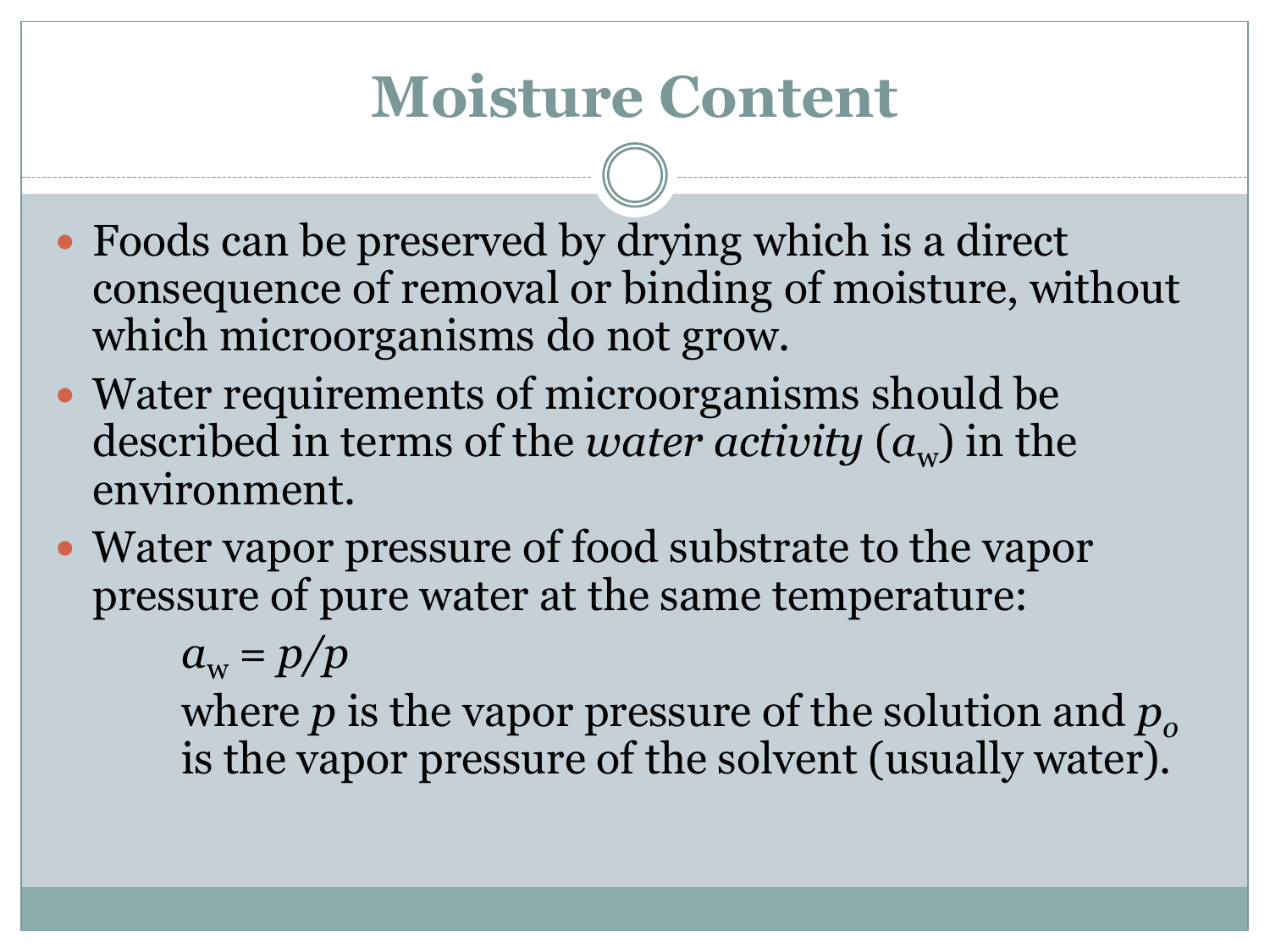- Pure water has an  $a_w$  of 1.00.
- 22% NaCl solution (w/v) has  $a_w$  of 0.86,
- A saturated solution of NaCl has an  $a_w$  of 0.75
- The water activity (*a*w) of most fresh foods is above 0.99.
- Generally, bacteria require higher values of  $a_w$  for growth than fungi
- Also, Gram-negative bacteria have higher  $a_w$  demands than Gram positives.
- Most spoilage bacteria do not grow below  $a_w = 0.91$ , but spoilage molds can grow as low as 0.80.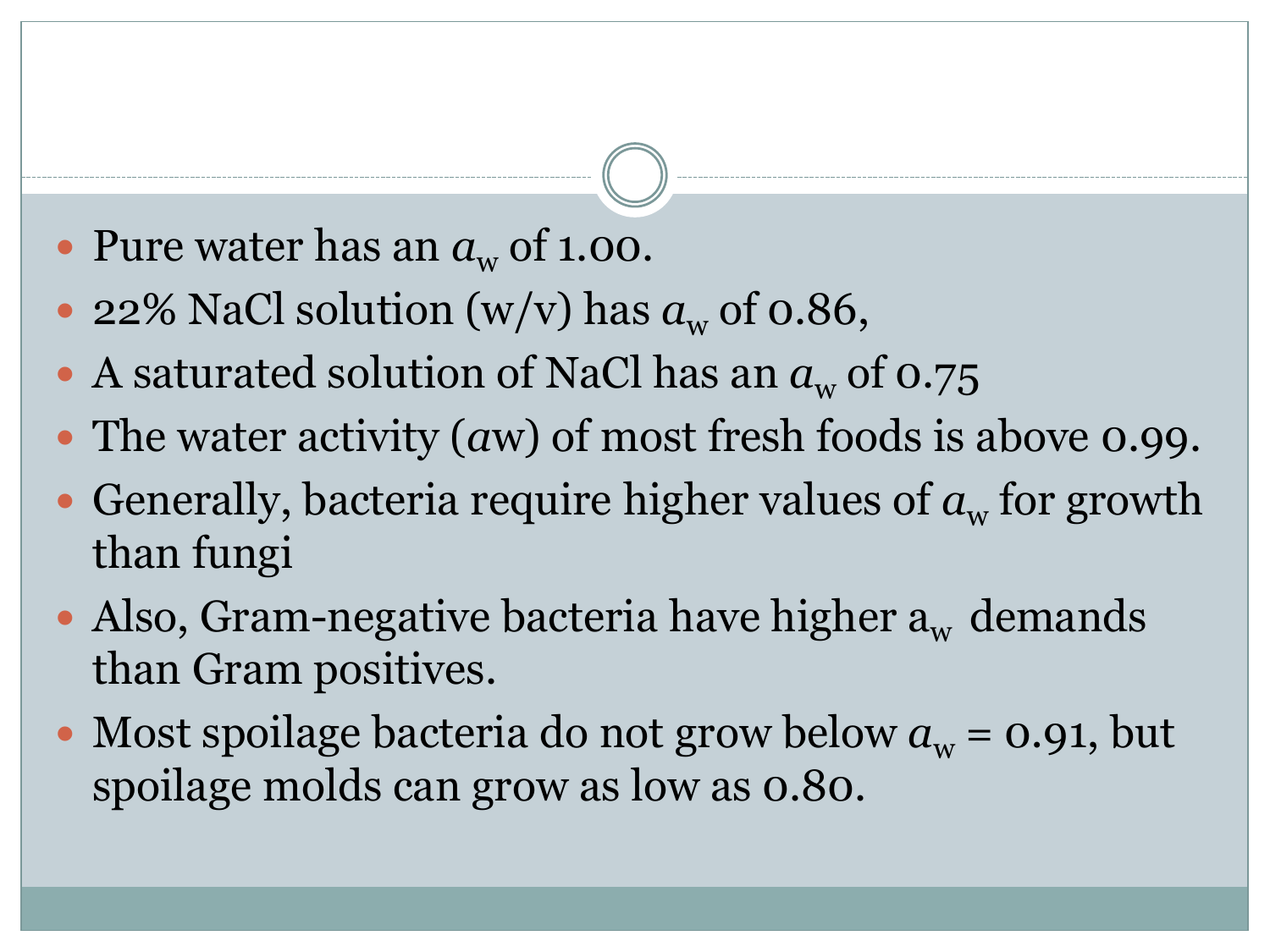- Foodborne halophilic bacteria can have  $a_w$  of 0.75
- Xerophilic mold have  $a_w$  of 0.65
- Osmophilic yeast can have as low as 0.61
- When  $a_w$  is below optimum the length of the lag phase of growth is increased and growth rate and size of final population are decreased.
- When large quantity of salt or sugar are added to food, most microbes become dehydrated by the hypertonic conditions that result and cannot grow.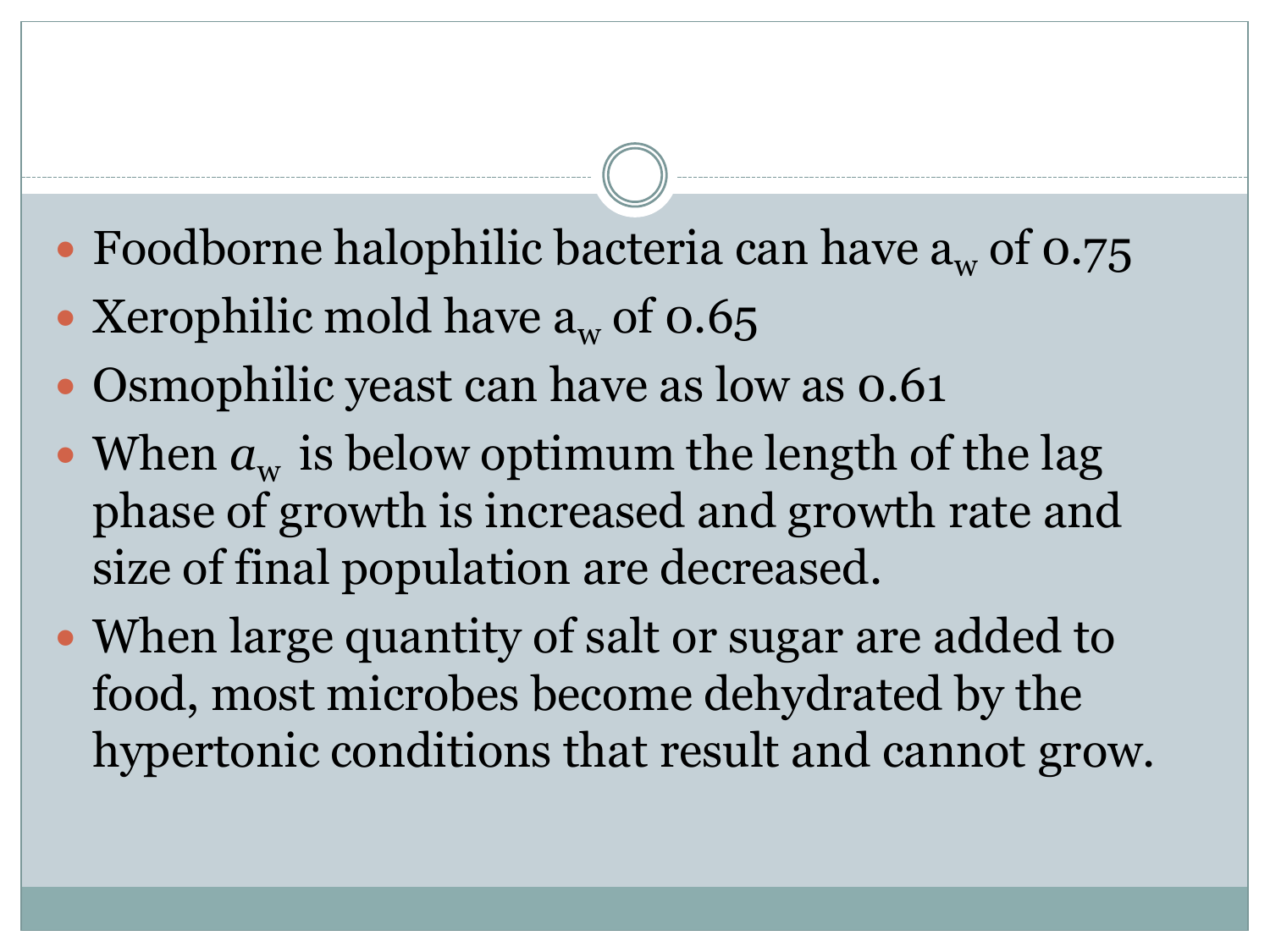# **Oxidation–Reduction Potential**

• The oxidation and reduction potential of a substrate may be defined generally as the ease with which the substrate loses or gains electrons.

• When an element or compound loses electrons, the substrate is oxidized, whereas a substrate that gains electrons becomes reduced.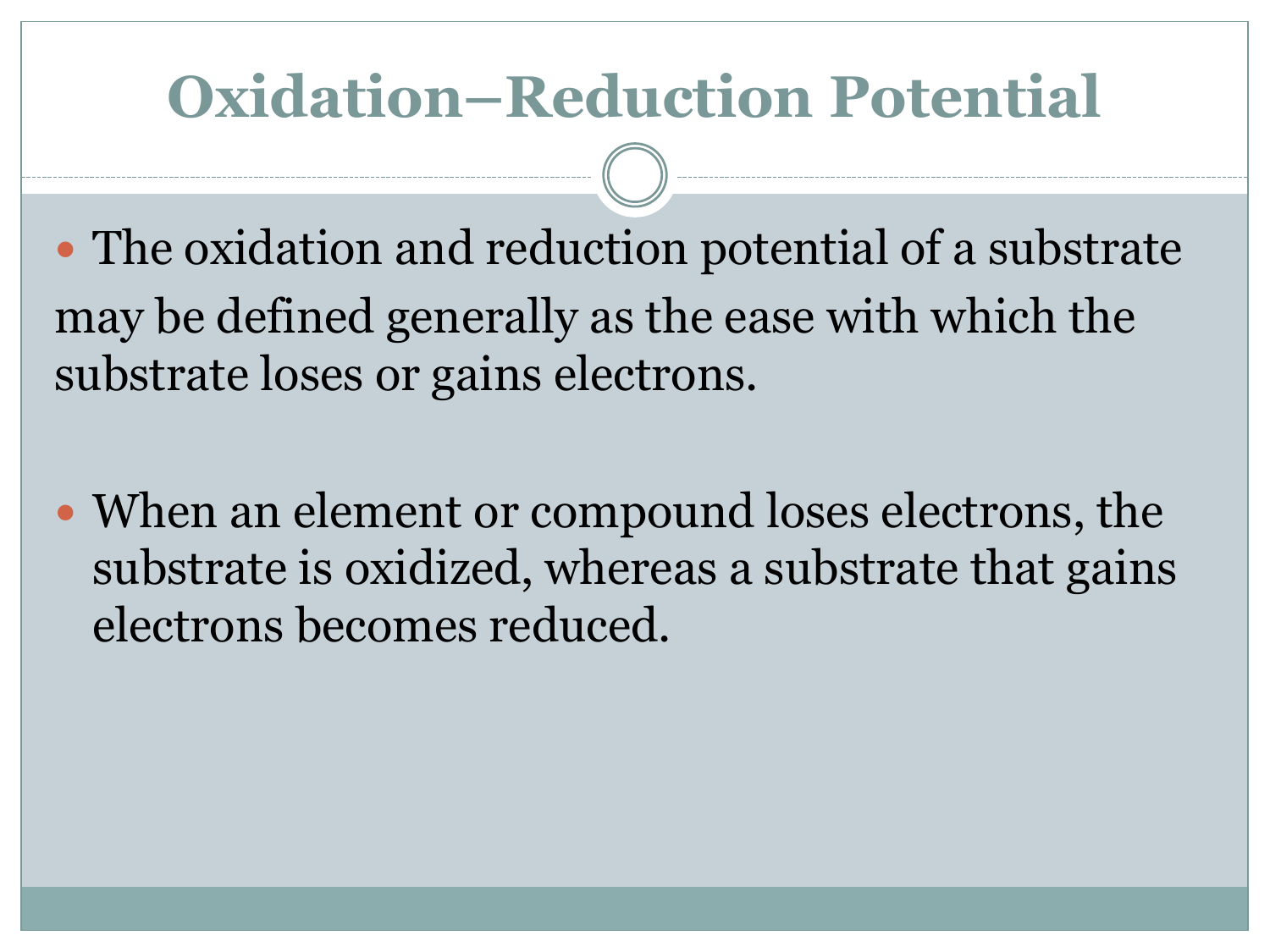- When electrons are transferred from one compound to another, a potential difference is created between the two compounds.
- This difference expressed as millivolts (mV).
- The more highly oxidized a substance, the more positive will be its electrical potential; the more highly reduced a substance, the more negative will be its electrical potential.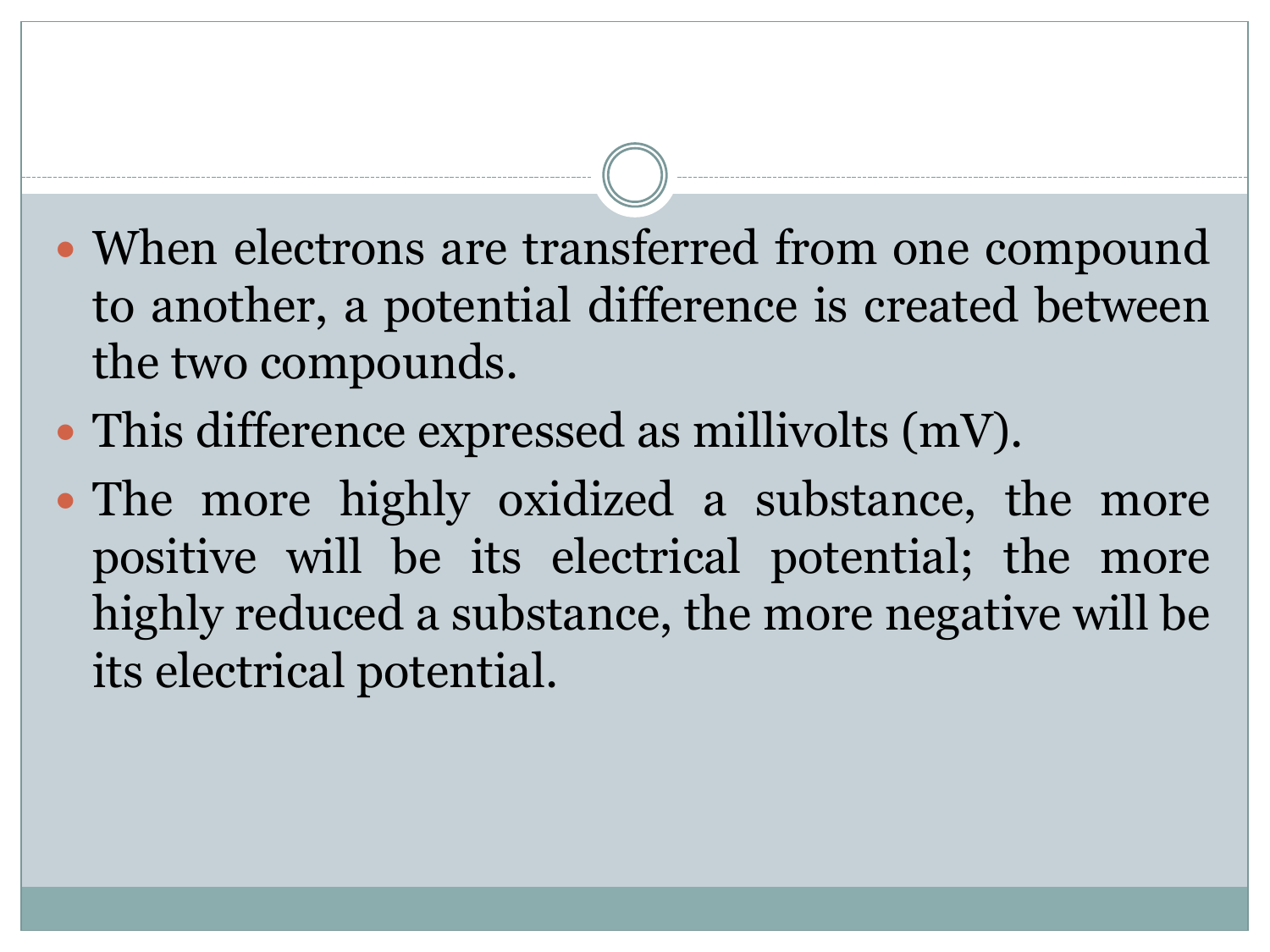- The O/R potential of a system is expressed by the symbol Eh.
- Aerobic microorganisms require positive Eh values (oxidized) for growth, whereas anaerobes require negative Eh values (reduced).
- Some bacteria require reduced conditions for growth initiation (Eh of about  $-200$  mV) such as *Clostridium*, whereas others require a positive Eh for growth e.g. *Bacillus*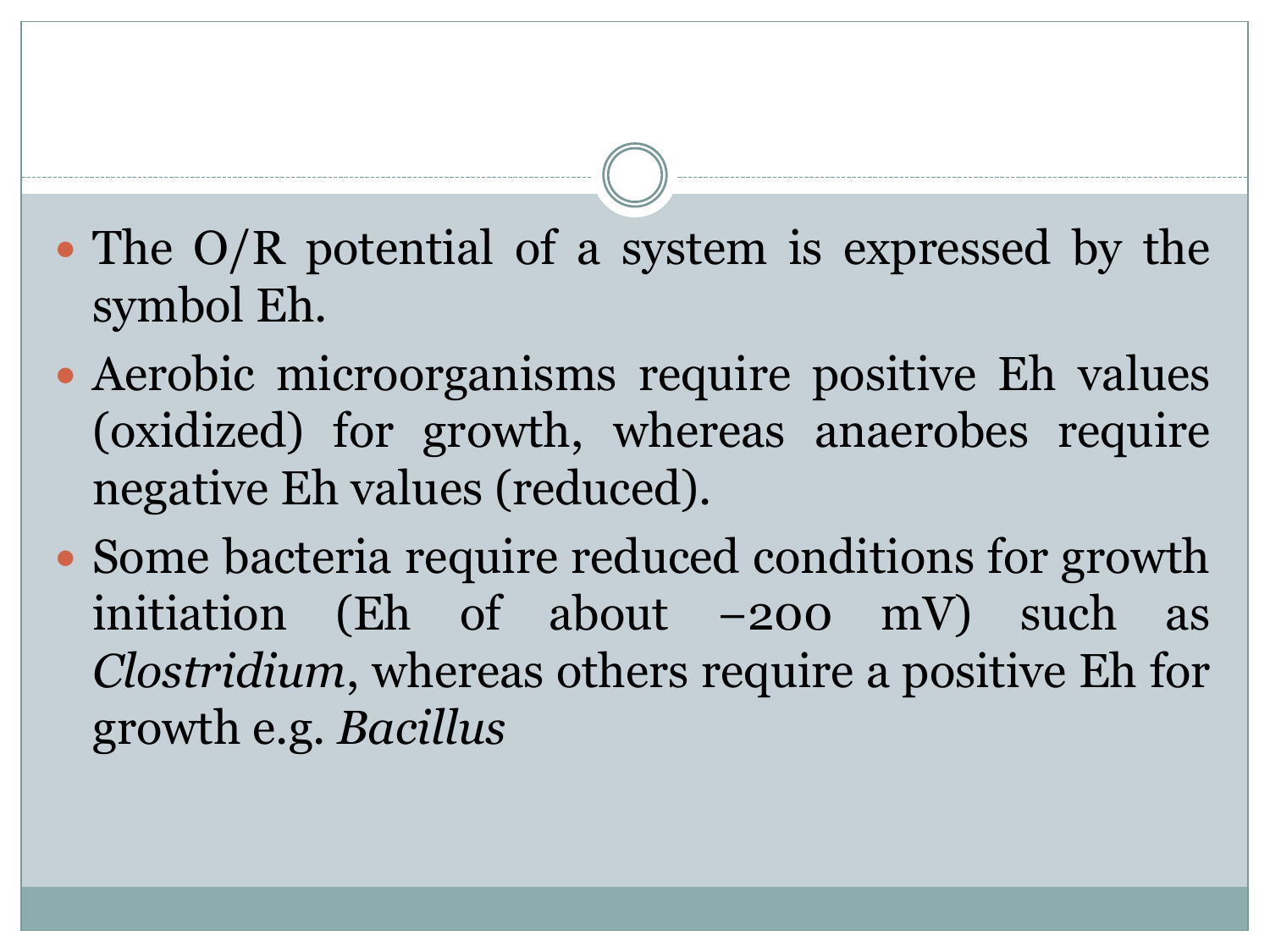- Some aerobic bacteria actually grow better under slightly reduced conditions (*microaerophiles)* such as lactobacilli and campylobacters.
- Some bacteria have the capacity to grow under either aerobic or anaerobic conditions (*facultative anaerobes)*.
- Most molds and yeasts encountered in and on foods are aerobic, although a few tend to be facultative anaerobes.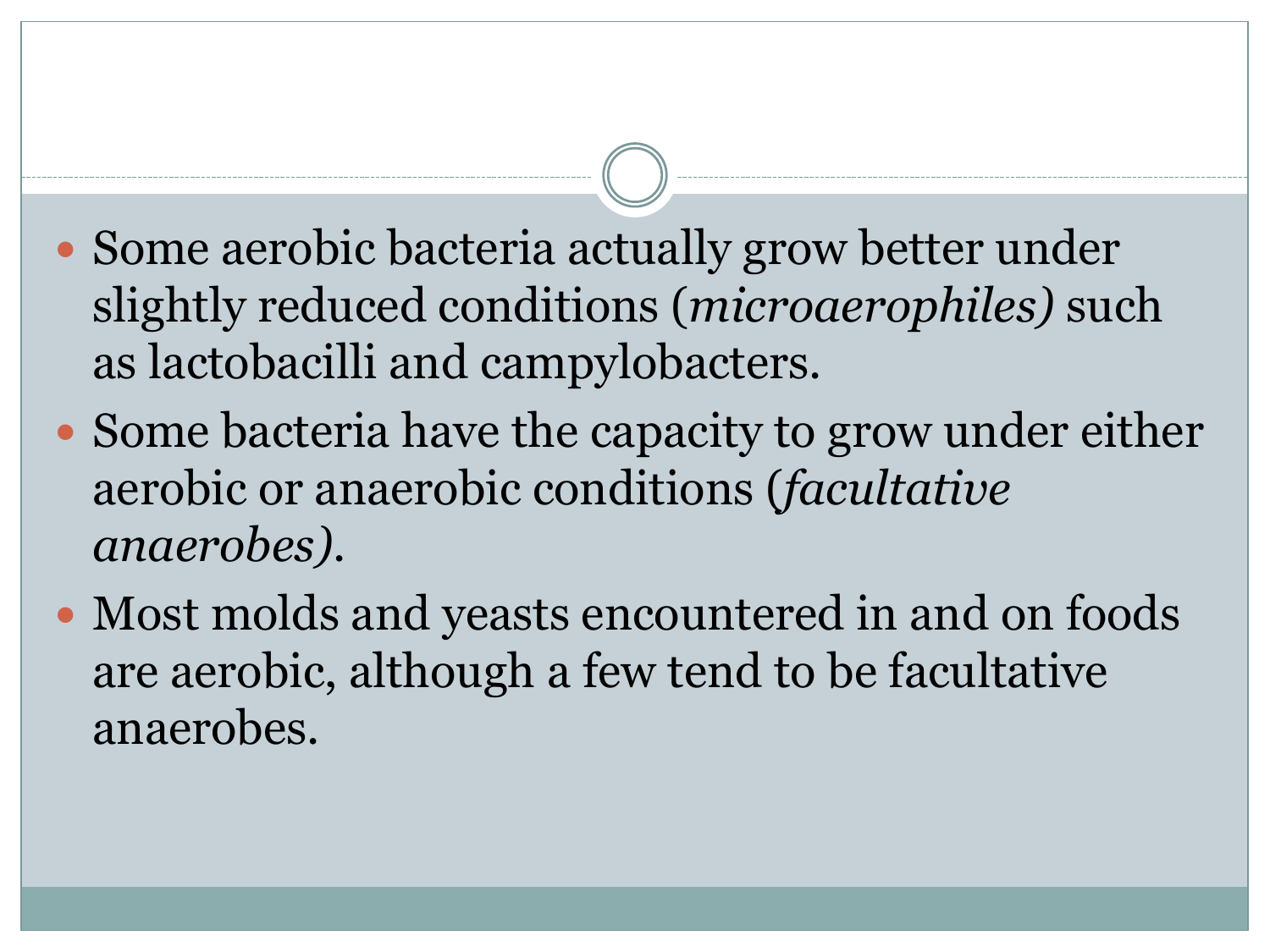- Plant foods, especially plant juices, tend to have Eh values of from +300 to 400 mV. Thus aerobic bacteria and molds are the commonly cause spoilage such of products.
- Solid meats have Eh values of around −200 mV; in minced meats, the Eh is generally around 200 mV. Cheeses of various types have been reported to have Eh values on the negative side, from −20 to around −200 mV.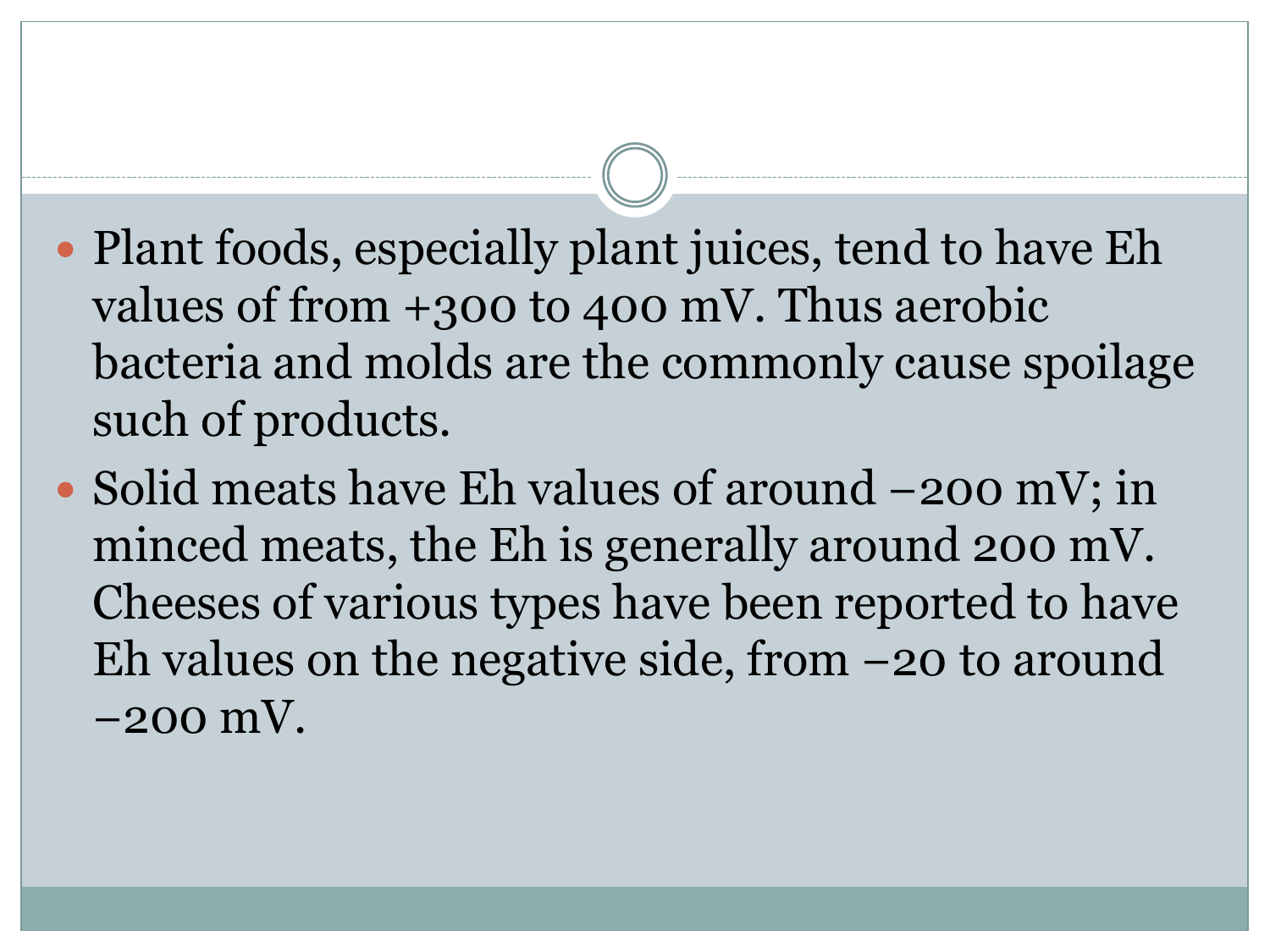Aerobes can lower the Eh of their environment while anaerobes cannot. As aerobes grow, O2 in the medium is depleted, resulting in the lowering of Eh.

• Eh of a medium can be reduced by microorganisms by their production of certain metabolic byproducts such as  $H_2S$ , which has the capacity to lower Eh to −300 mV.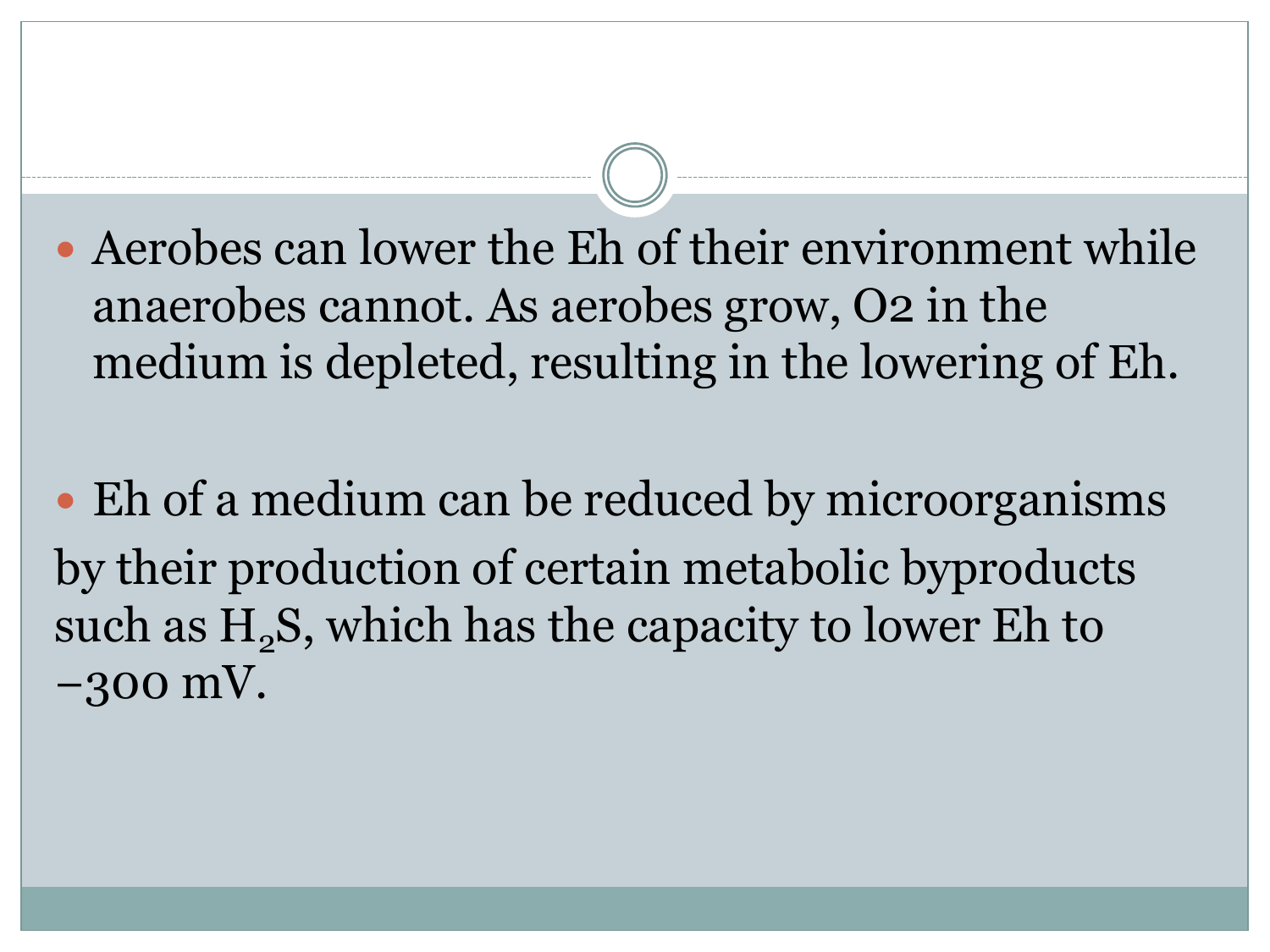- To grow and function normally, the microorganisms of importance in foods require the following:
- 1. water
- 2. source of energy: sugars, alcohols, and amino acids.
- 3. source of nitrogen: amino acids
- 4. vitamins and related growth factors
- 5. minerals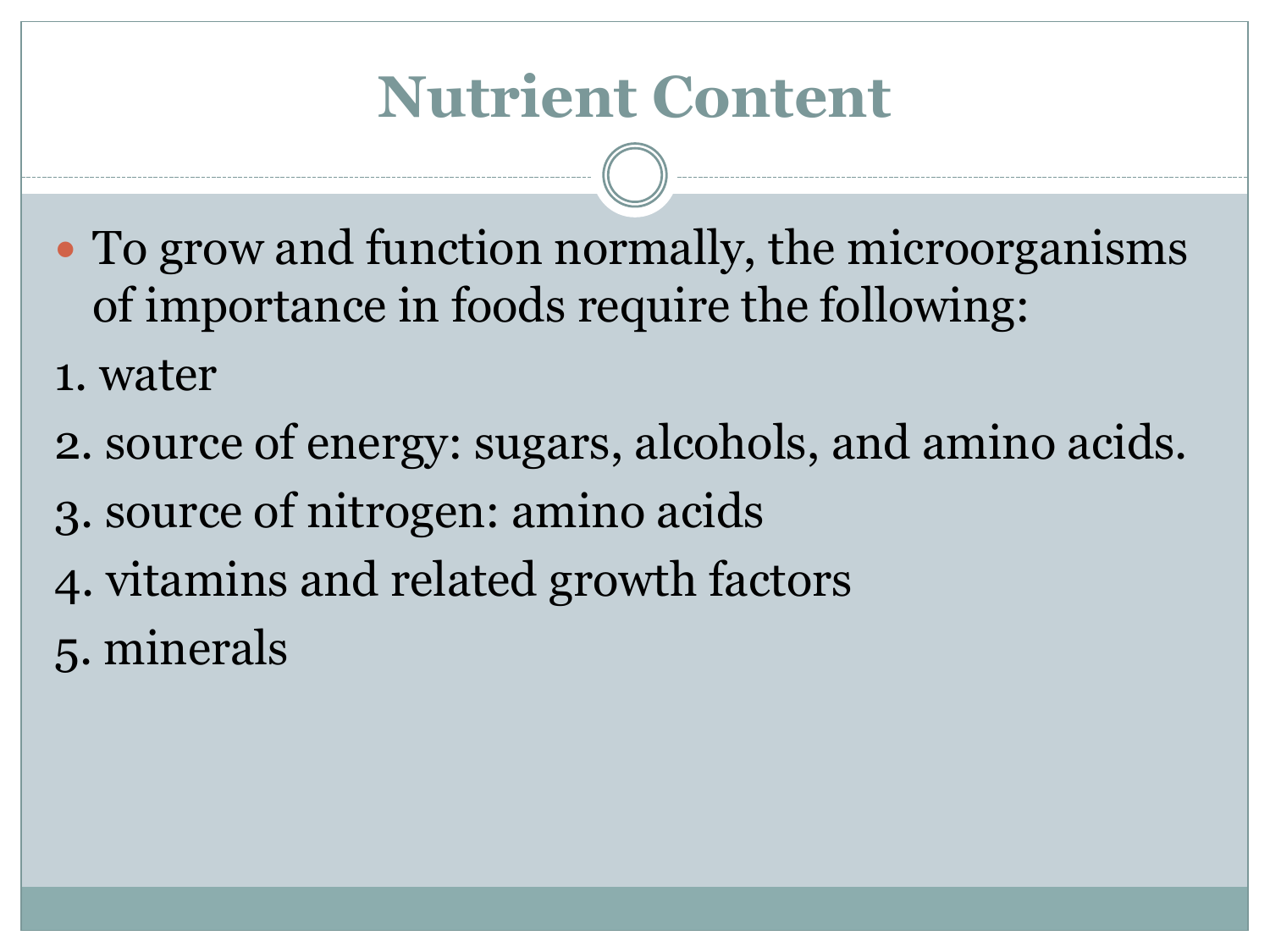- growth of anaerobes is normally believed to occur at reduced values of Eh, the exclusion
- of O2 may be necessary for some anaerobes. When *Clostridium perfringens*, *Bacteroides fragilis*, and
- *Peptococcus magnus* were cultured in the presence of O2, inhibition of growth occurred even when
- the medium was at a negative Eh of  $-50$  mV.52 These investigators found that growth occurred in
- media with an Eh as high as 325 mV when no O2 was present.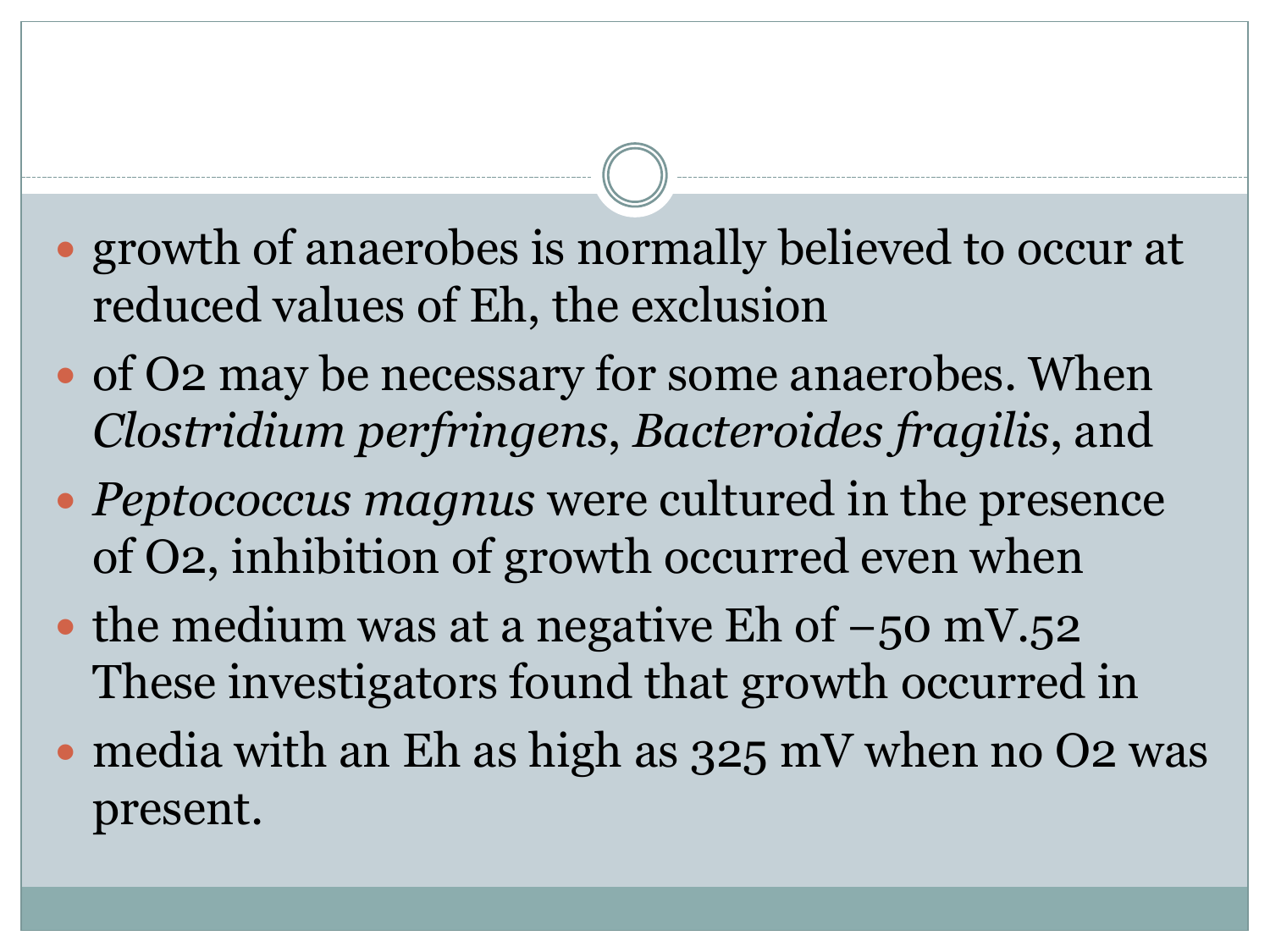- molds have the lowest requirement followed by Gram-negative bacteria, yeasts, and Gram-positive bacteria in terms of nutrient content apart from water.
- Simple compounds such as amino acids will be utilized by almost all organisms before any attack is made on the more complex compounds such as highmolecular-weight proteins. The same is true of polysaccharides and fats.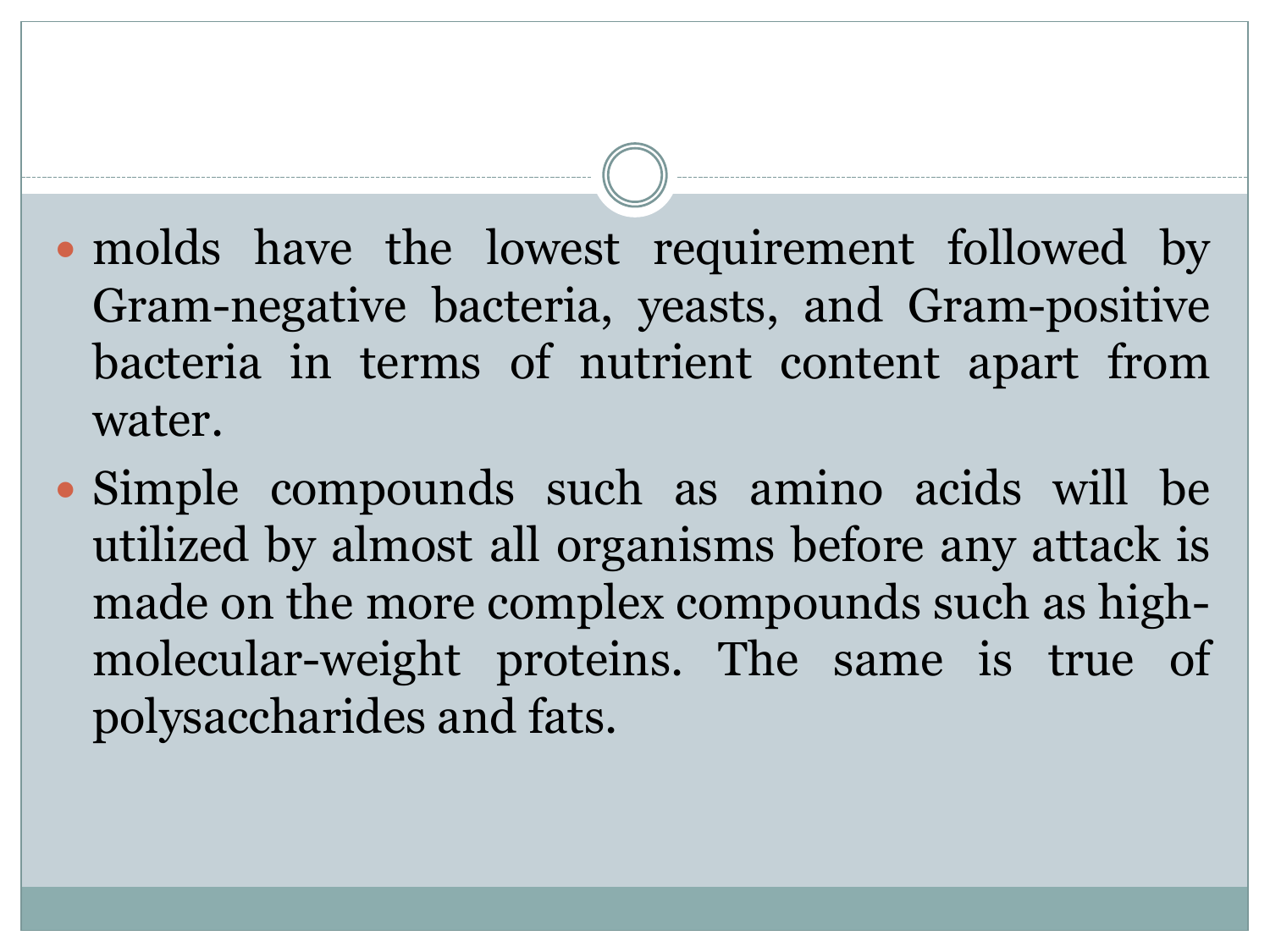- Microorganisms may require B vitamins in low quantities, and almost all natural foods have an abundant quantity for those organisms that are unable to synthesize their essential requirements.
- In general, Gram-positive bacteria are the least synthetic and must therefore be supplied with one or more of these compounds before they will grow.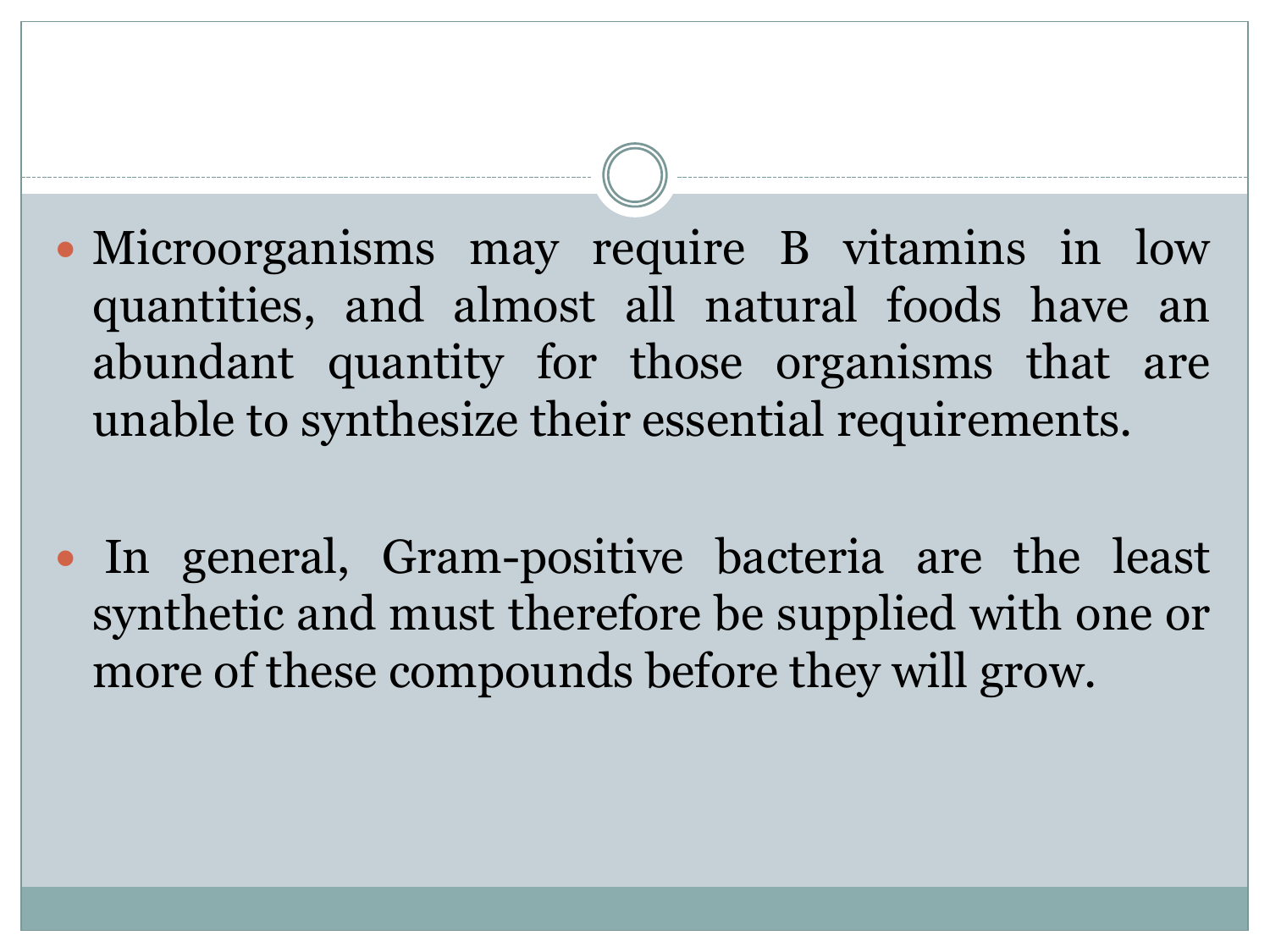- The Gram-negative bacteria and molds are able to synthesize most or all of their requirements. Hence their presence in food low in B vitamins.
- Fruits tend to be lower in B vitamins than meats.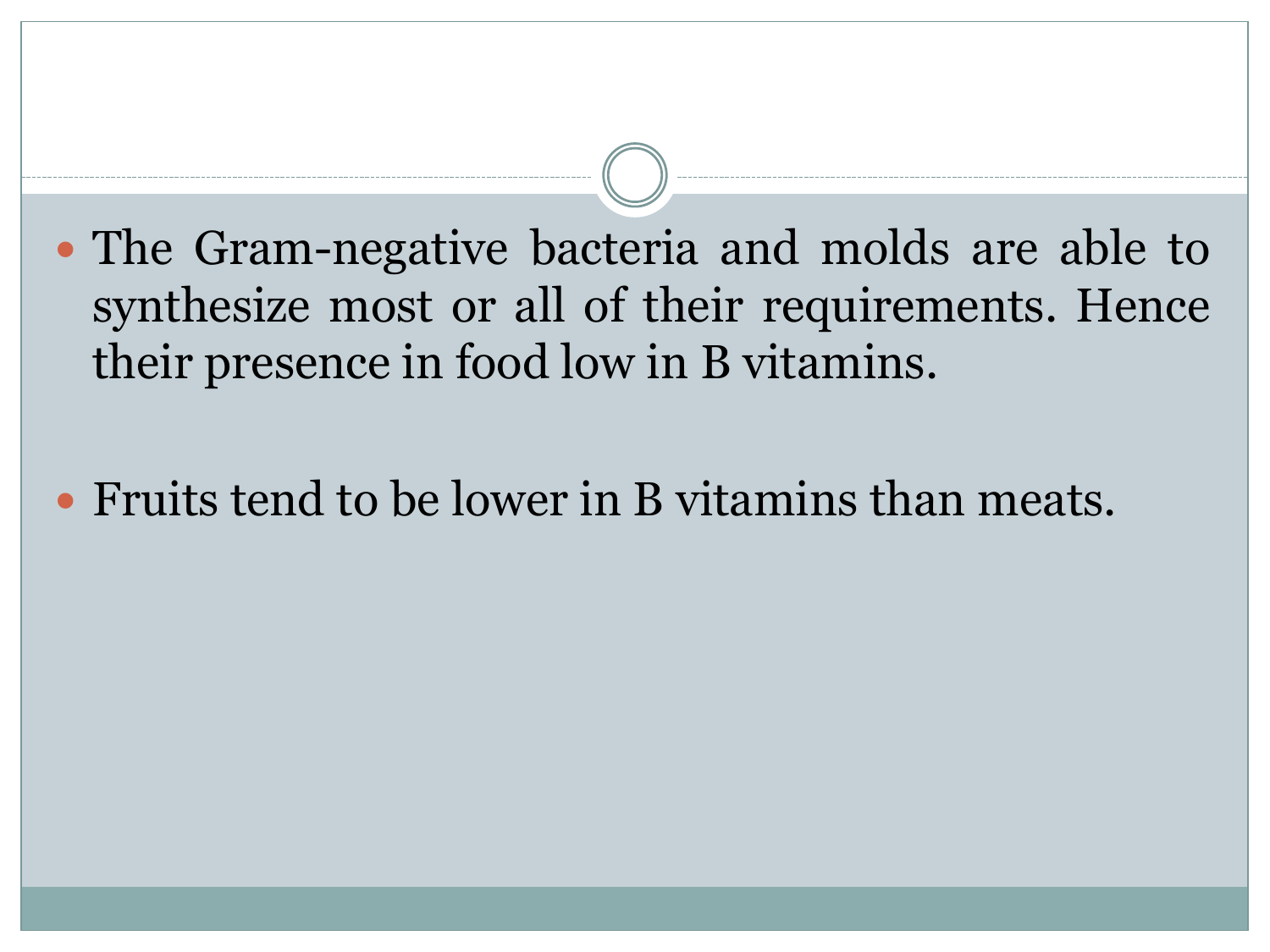## Difference in Spoilage Processes in Relation to Food Characteristics

| <b>SUBSTRATE</b> | <b>FOOD</b><br><b>EXAMPLE</b> | <b>CHEMICAL</b><br><b>REACTION</b> | <b>TYPICAL</b><br><b>PRODUCT &amp;</b><br><b>EFFECTS</b>                                                                   |
|------------------|-------------------------------|------------------------------------|----------------------------------------------------------------------------------------------------------------------------|
| Pectin           | <b>Fruits</b>                 | Pectinolysis                       | Methanol, uronic<br>acids (loss of fruit)<br>structure, soft rot)                                                          |
| Protein          | Meat                          | Preteolysis,<br>deamination        | Amino acids,<br>peptides, amines,<br>H <sub>2</sub> S, ammonia,<br>indole (bitterness,<br>souring, bad odor,<br>sliminess) |
| Carbohydrates    | <b>Starchy food</b>           | Hydrolysis,<br>fermentation        | Organic acids,<br>CO <sub>2</sub> , mixed<br>alcohols (souring,<br>acidfication)                                           |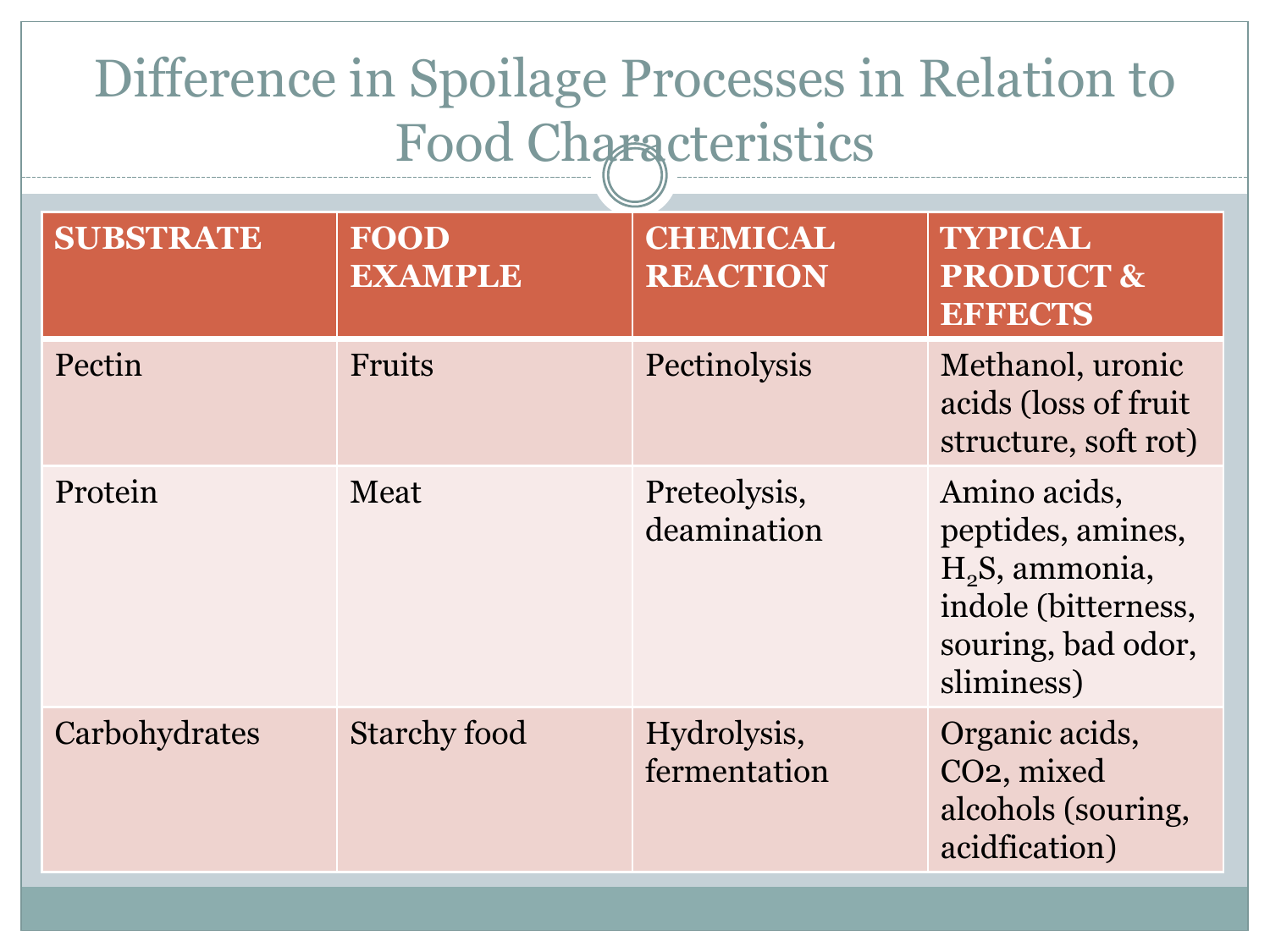# **Antimicrobial Constituents**

- The presence of certain naturally occurring substances that possess and express antimicrobial activity aids the stability of such food.
- Plants such as plant species are known to contain essential oils that possess antimicrobial activity.
- Examples include: eugenol in cloves, allicin in garlic, cinnamic aldehyde and eugenol in cinnamon, allyl isothiocyanate in mustard.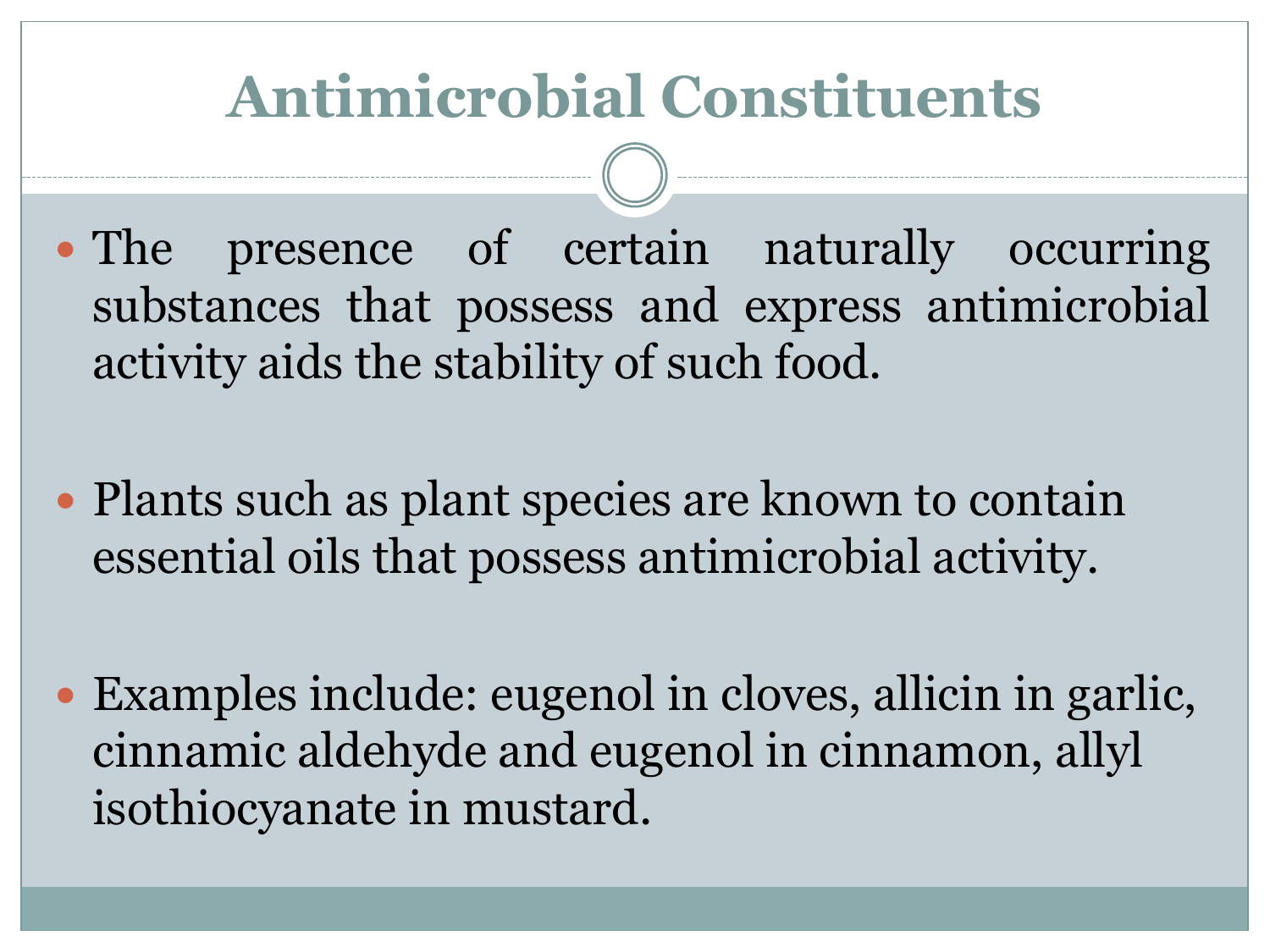- Milk casein as well as some free fatty acids have been shown to be antimicrobial under certain conditions.
- Eggs contain lysozyme, as does milk, and this enzyme, along with conalbumin, provides fresh eggs with a fairly efficient antimicrobial system.
- *p*-coumaric, ferulic, caffeic, and chlorogenic acids found in fruits, vegetables, tea, molasses, and other plant sources all show antibacterial and some antifungal activity.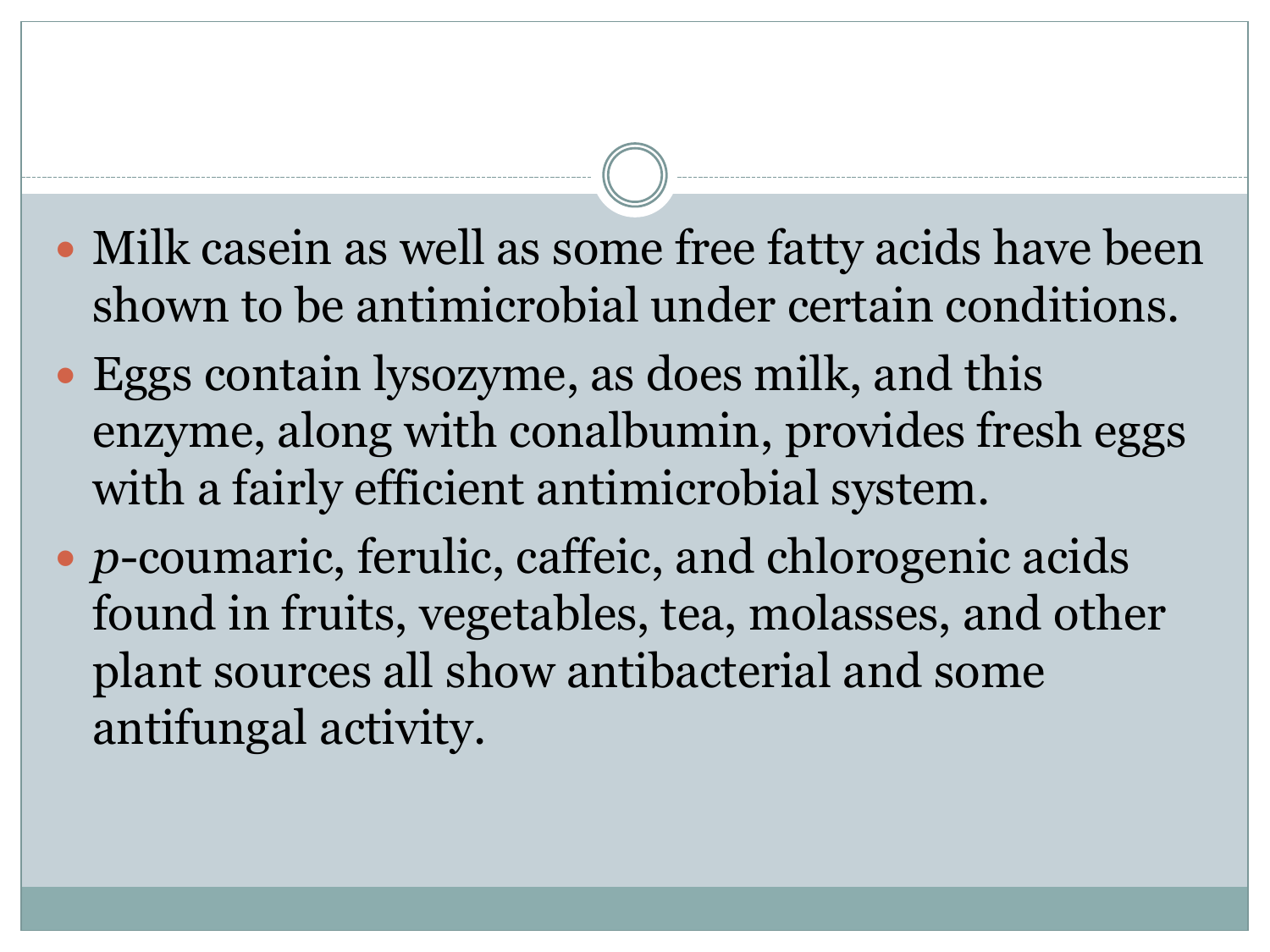- Ovotransferrin appears to be the inhibitory substance in raw egg white that inhibits *Salmonella enteritidis*.
- Unfermented green and black teas also have polyphenol content that confer antimicrobial properties on them.